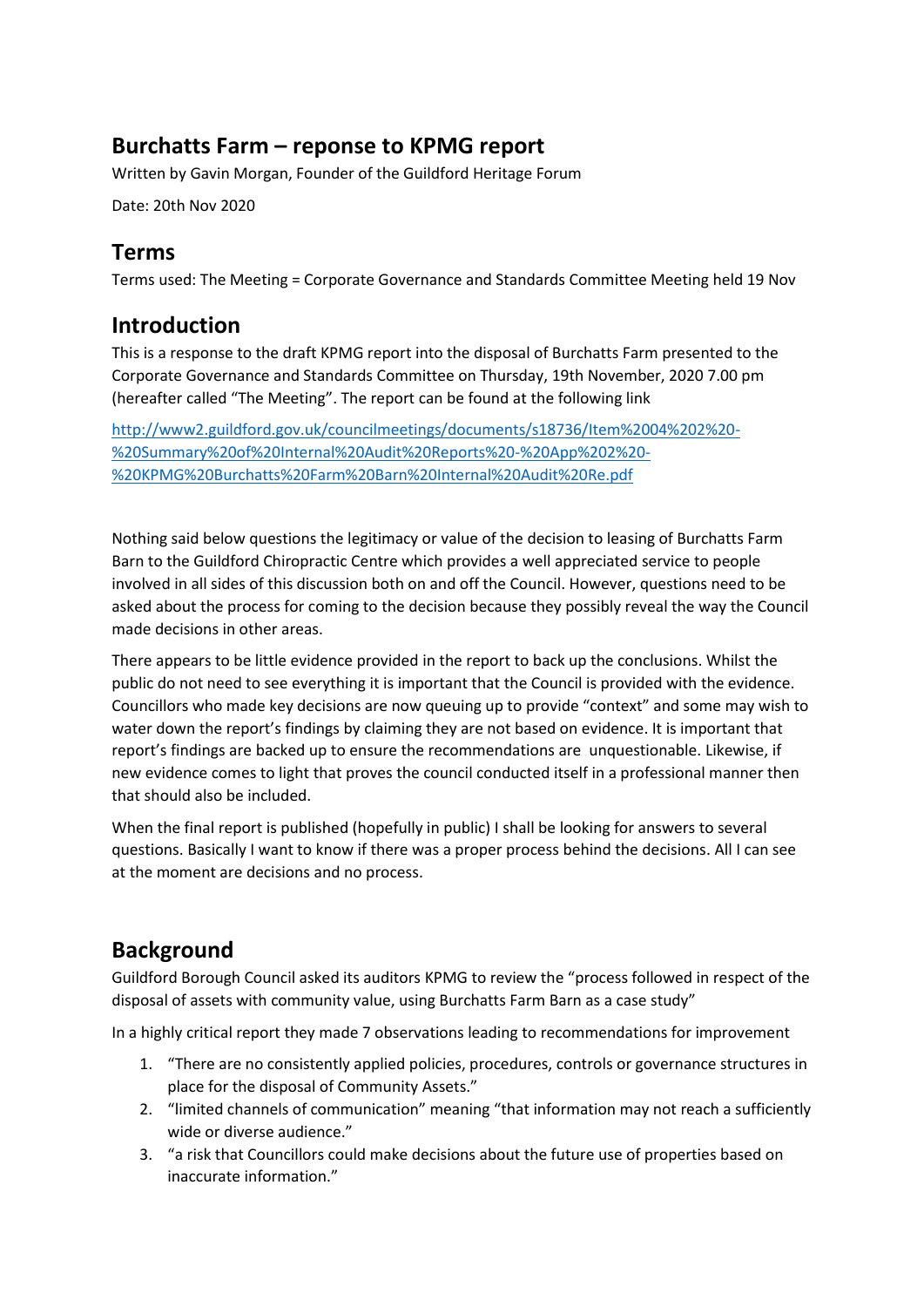- 4. Alternatives to commercial leasing not considered until after the lease was granted
- 5. Need for "a system for assessing bids against set criteria, for example through a scorecard system, to increase consistency, transparency and repeatability of decision making."
- 6. Lack of detail over when decisions were made
- 7. "The Council put in place a robust Asset Management Strategy and Framework in 2014 that outlines that value to the community should be considered alongside financial viability when making decisions about the future of assets, but the document has not been reviewed or updated since its creation and is not representative of current Council operations."

#### **My Conclusions**

In the following article I provide the evidence to support my conclusions on the disposal of Burchatts Farm Barn. These are

- There was no process just decisions
- The decision to close Burchatts Farm Barn was purely financial
- The financial arguments did not make sense and as result the decision was flawed
- There was no attempt to consider community value despite a robust Asset Management Strategy and Framework in 2014 stating that value to the community should be considered
- The process of deciding who should be awarded the lease was inconsistent and flawed

# **Structure of Document**

My conclusions stem from three questions.

- Why did the Council even consider the closure and disposal of Burchatts Farm Barn?
- Was the decision on financial grounds justified?
- Was the process for awarding the lease sound?

# **Why did the Council even consider the closure and disposal of Burchatts Farm Barn.**

Lets start at the beginning. Why did the Council even consider the closure and disposal of Burchatts Farm Barn. It appears that the decision was purely financial

There were many reasons for retaining the barn for public use. Diana Pollock, resident writing in the Guildford Dragon on 19<sup>th</sup> December 2019 put it very well "Guildford is losing a beautiful community hall. At a time when people are trying to reshape and support town centres and looking to enhance heritage, creative and social hubs, we are disposing of ours."<sup>1</sup>

The background to the disposal seems to stem from a decision in January 2014 by the Lead Councillor for Asset Management to improve the return on assets, as described in the KPMG report. The Property Review Group then identified assets that were not making a return.

This policy probably stems from a decision by the Conservative Party. Sallie Barker chair of the Guildford Conservative Association, told the Guildford Dragon (27th Nov 2020) that "Strong fiscal planning from successive Conservative administrations at Guildford Borough Council has meant that the Council was left in a good financial state in May 2019 with significant reserves and strong plans for investing into residents and services"<sup>2</sup>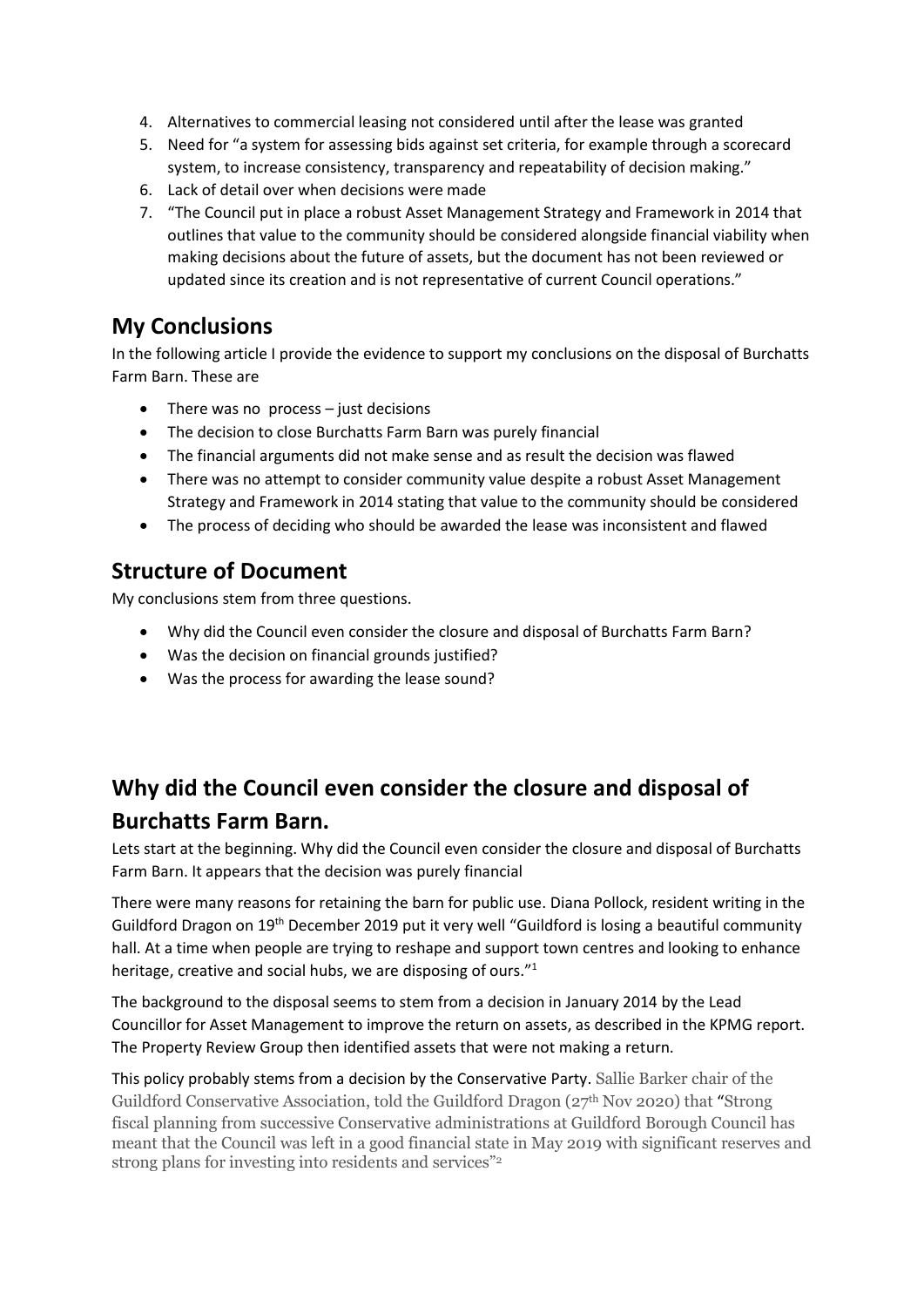I am not criticising a desire for strong fiscal planning but as a public service the Council should also have considered community value. Interestingly, in the same year (2014) that the Council decided to improve its retrn on assets a "robust Asset Management Strategy and Framework in 2014 that outlines that value to the community should be considered alongside financial viability when making decisions about the future of assets." I wonder why no one made the connection and failed to use the framework for the KPMG report says it is "not representative of current Council operations"

The direct decision to close the barn was explained by Councillor Davis in December 2017 when he told the Guildford Dragon, "Burchatts Barn has been used for event hire for private functions and has supported some major events on the park such as National Armed Forces Day. More recently, however, these bookings have reduced, affecting the economic viability of the building for the council."<sup>3</sup>

# **Was the decision on financial grounds justified?**

So was the decision on financial grounds justified. One problem with finding out, according to eh KPMG report is that "The Council has not been able to provide documentation from the Executive or the Property Review Group to evidence the decisions to stop taking booking for public hire, and to instruct the commercial real estate agency to market the property in 2017".

The Council's argument that bookings fell has been questioned. Some have claimed that the reason bookings fell was because the prices were deliberately increased to a level that made the barn unviable. As Gordon Bridger states Burchatts Farm Barn "rentals were trebled so that it lay unused for years"<sup>4</sup> John Redpath says they were raised to £145 an hour making the barn unaffordable to its traditional user base of weddings and parties<sup>5</sup>. This should be investigated as it is fundamental to the argument to close the barn. However the report says "historic booking data has been deleted due to data protection." Surely someone must be able to provide evidence for the truth behind this.

The closest I can get to understanding the Council's economic argument for closing Burchatts Farm Barn is statement in Council meeting on 26 Feb 2019 from Councillor Manning in answer to a question from Councillor Rooth. He seems to have been quoting a press statement issued by Councillor Davis in March 2017. "Prior to the press release issued in March 2017, we recognised that the property was creating a growing financial burden at a time of increasing financial constraint. for a number of years was showing an annual deficit of between £30 and £70,000.This meant finding a use that achieved a rental income and removed the liability of maintaining the building"

I first heard of this £70,000 figure in a conversation and wondered if I had misheard so I looked on the Council website and came across the General Fund Outline Budget (issued in 2017)<sup>6</sup> which had an appendix all about proposals for savings. (Footnote 6 and image 4). This stated that the option to "keep the venue for public hire... has been rejected as it costs between £40,000 - £70,000 per anum to run". This seemed an awful lot to spend on a closed building. I rang round a few parish councils and discovered that busy village halls across the borough cost between £20,000 and £40,000 to run. Some cost less.<sup>7</sup> John Redpath explained in an article in the Guildford Dragon, "The Spike, for instance, a much bigger and more complex Grade II-listed Guildford building, costs typically £35-40K a year to run and thrives by being run independently and therefore able to offer affordable hire charges."8

The document also stated that "the parks service has a limited capacity to run it as a public hire venue" which is obviously another point but as John Repath points out above, Burchatts Farm Barn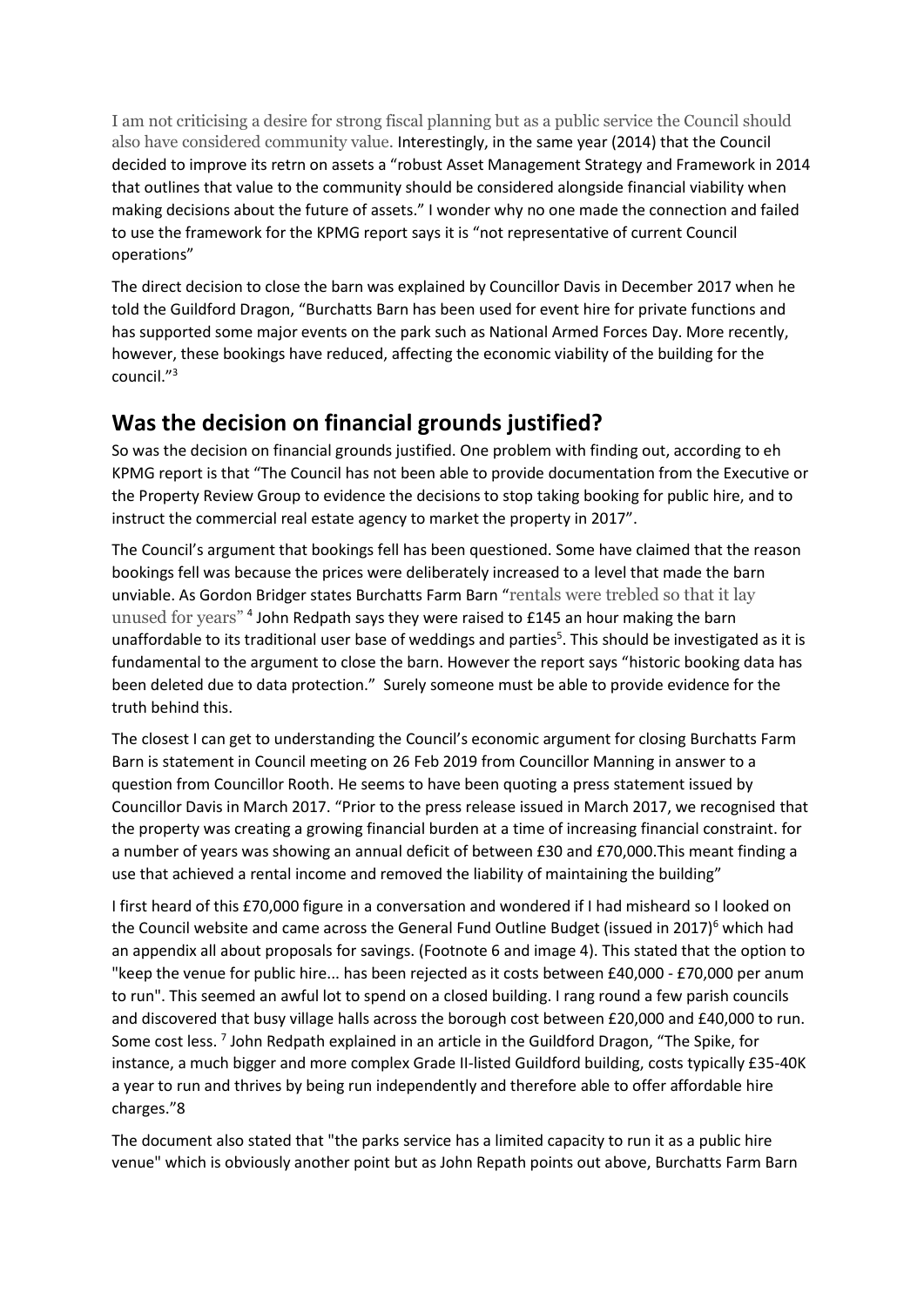could have bene run independently. Indeed whilst closing Burchatts Farm the Council was negotiating a long term lease with local residents managing Wanborough Barn.<sup>9</sup>

The General Fund Outline Budget (issued in 2017)<sup>10</sup> document which presents the Council's financial case is full of inconsistencies. (see image at bottom of document). It presents a forecast of running costs for coming years that are between £60 and £76,000 but these include between £20,000 and £36,000 income. I cannot see how potential income can be regarded as a cost. The savings from "leasing" the barn are then put at from £70,000 to £100,000. This suggests the Council could save more than it actually spent. Obvioulsy there might be more information in other documents but this document appears to exaggerate the costs and claim that the Council can save more than it spent which is illogical.

Mr Davis (former Councillor for Asset Management) has now helpfully said in the Guildford Dragon " discussion also confirmed (as we had for some time suspected) that the running costs of Burchatts Barn were significantly overestimated, giving a false basis for consideration of the future of the Barn. How that could have occurred should form an ingredient in the final KPMG report."11

It is good of him to admit this because it confirms my conclusions. And it is a very important point. The financial argument was fundamental to the case for closing Burchatts Farm Barn. If the financial case was fundamentally flawed then the process for making the decision was fundamentally flawed. In fact it is beginning to appear that there was no process – just a decision.

### **Was the decision over awarding the lease sound?**

Having made the decision, the KPMG report says process for awarding the lease was "inconsistent and there is a lack of clarity about the extent to which community value is considered by the Council as a criteria". It is notable that most of the objections to the closure of Burchatts Farm Barn occurred after it was announced that the bid from Guildford Shakespeare was rejected. This is important because that bid would have allowed regular use of the building for the public. It could still have been a facility for events in the park. The building could have continued to have been part of the life of the Stoke Park. But the report says the "the Council selected the bid that offered the highest consideration". Mr Davis points out that "The majority view of the Executive was that we were obliged under the council standing instructions to go for "best value" within that definition." Possibly there was a genuine misunderstanding of correct procedures because, as said above there was the 2014 strategy stating that community value should have been considered $^{12}$ .

# **Conclusion**

I was pleased to see that the KPMG picks up on the same questions that I asked and goes into a lot more detail around processes. On the questions I raised

- Why did the Council even consider the closure and disposal of Burchatts Farm Barn?
- Was the decision on financial grounds justified?
- Was the decision over awarding the lease sound?

The report is not able to answer why the Council considered closure and disposal but does say the decision was flawed because "The Council put in place a robust Asset Management Strategy and Framework in 2014 that outlines that value to the community should be considered alongside financial viability when making decisions about the future of assets, but the document has not been reviewed or updated since its creation and is not representative of current Council operations."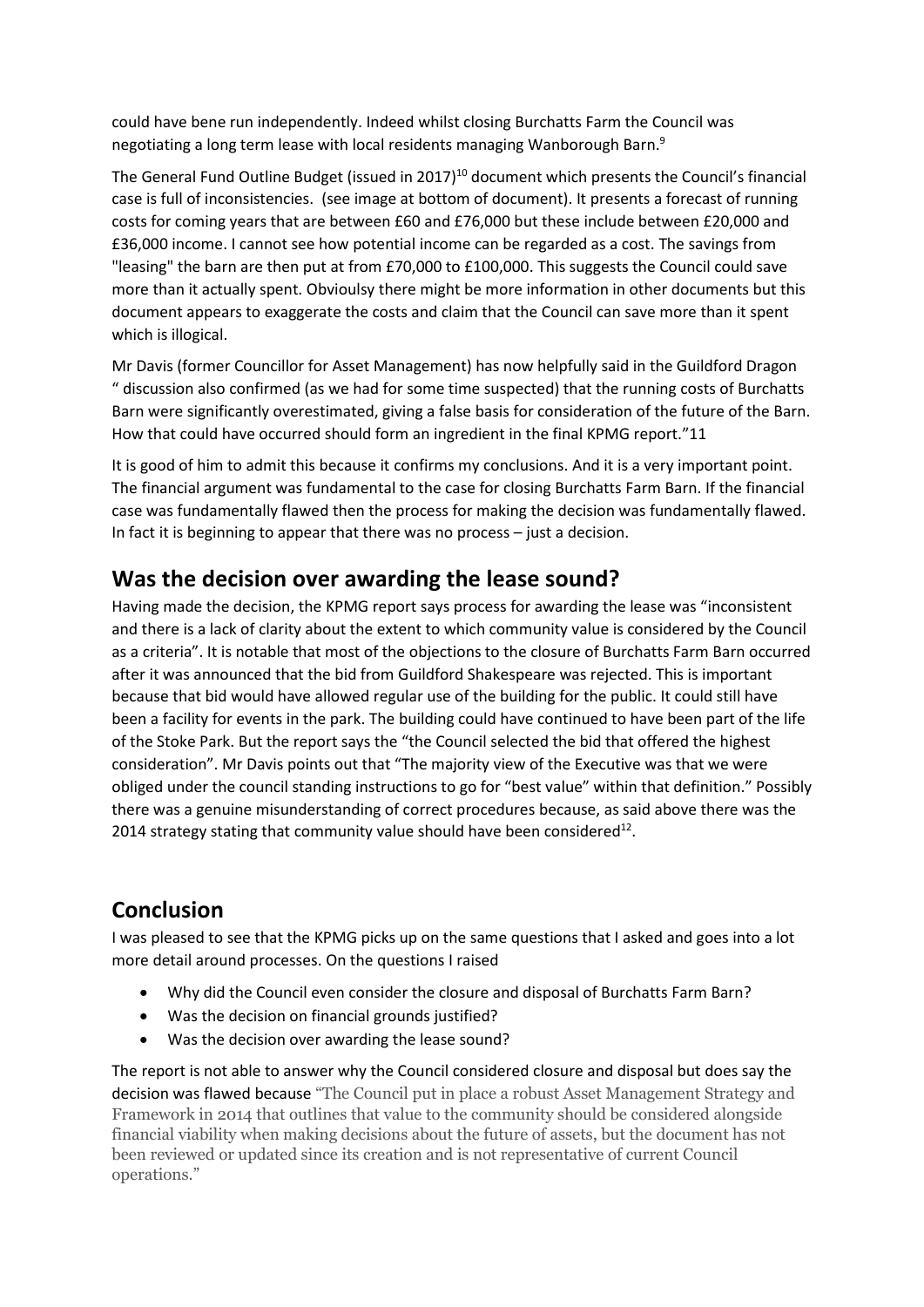On the question of whether the financial argument was justified the report struggles to find an answer particularly around why bookings fell because "historic booking data has been deleted due to data protection." It goes on to say "The Council has not been able to provide documentation from the Executive or the Property Review Group to evidence the decisions to stop taking booking for public hire, and to instruct the commercial real estate agency to market the property in 2017"

On the broader question of the financial arguments the report says "The figures in the Bid for Funding imply that £40-70K in annual running costs would be saved should the property be let, but as the figures include salary and administrative recharges this does not represent genuine savings. There is a risk that Councillors could make decisions about the future use of properties based on inaccurate information."

Finally on the issue of whether the process for awarding the lease sound the report says it was, "inconsistent and there is a lack of clarity about the extent to which community value is considered by the Council as a criteria".

My hope is that the Council will heed these lessons and put in place strategies that ensure the community value is put at the heart of management of heritage properties in the future.

#### Image 1: Advert for lease of Burchatts Farm Barn



Image 2: Burchatts Farm Barn is an attractive asset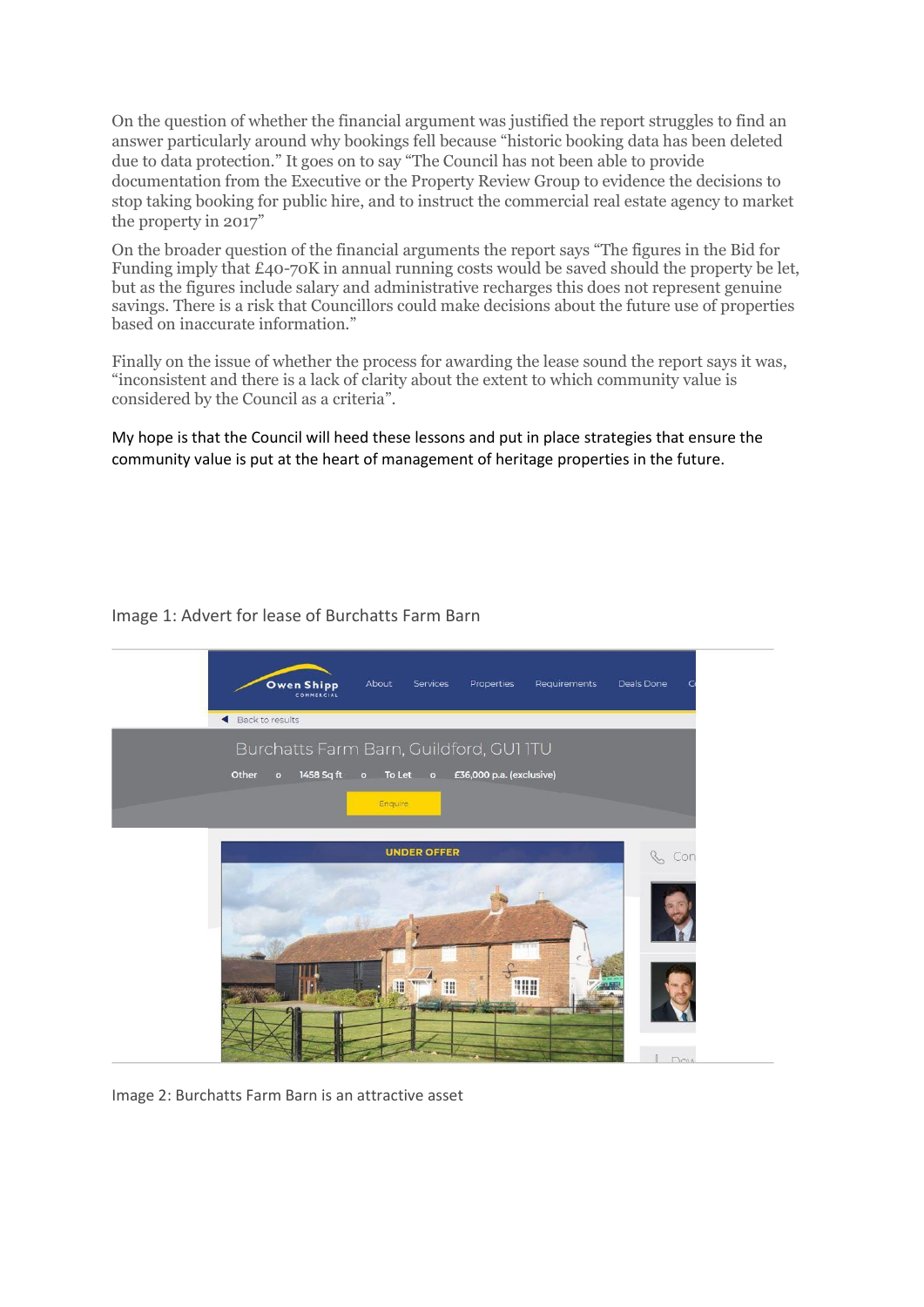

Image 3: it is situated in Stoke Park on the edge of open fields

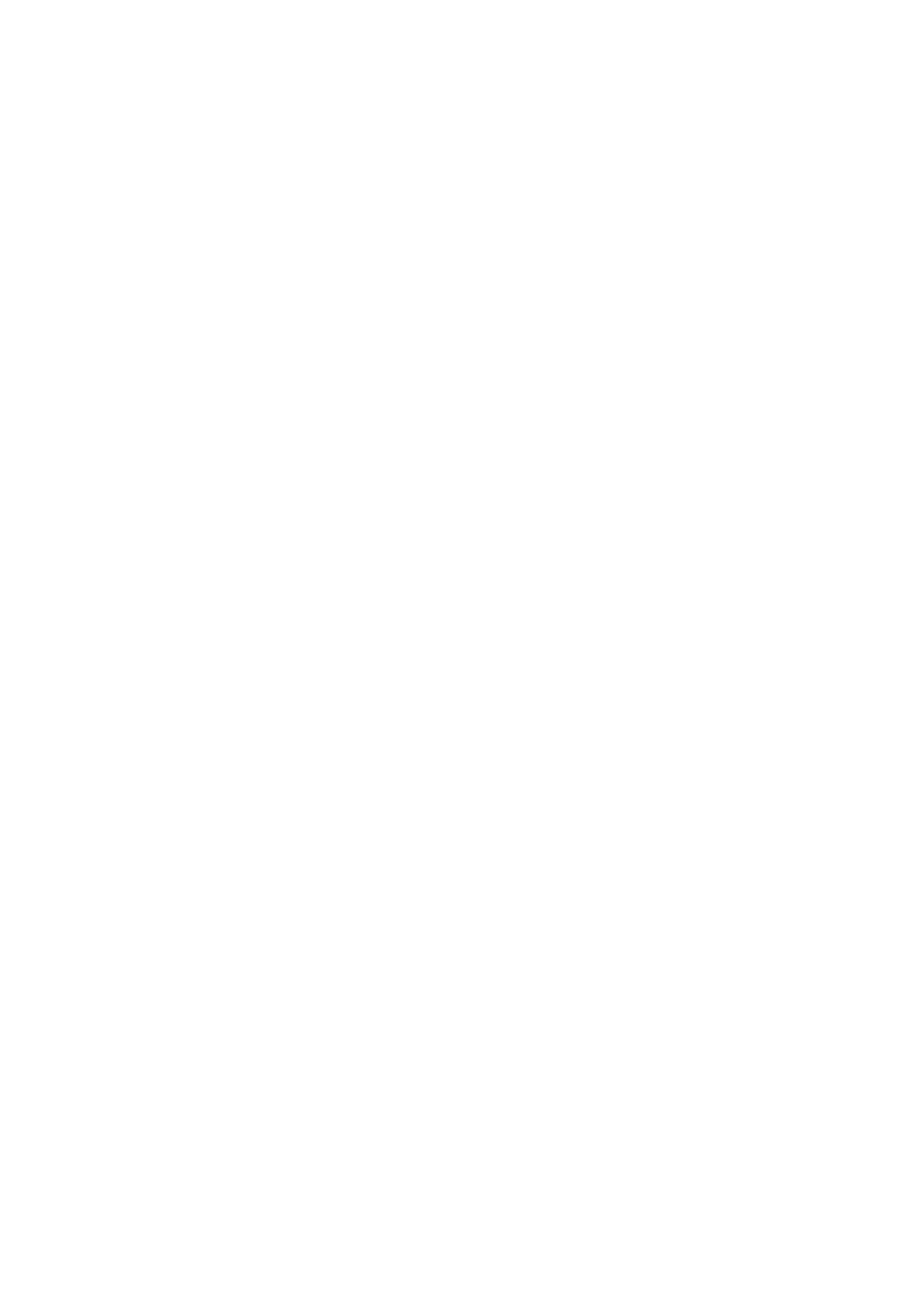Image 4: CAPTION: Image taken from the General Fund Outline Budget for 2019-20 (published in 2017) section on Proposals for Savings

As a listed building agreeing a tenancy may be difficult in regard of repairs and maintenance. That a tenant can be found to occupy the premises on a full repairing lease.

Changes /<br>Effects:

Measures for Building let for an appropriate alternative use.

Reduced cost for GBC.

Success: **Viable Options** and Rejection<br>Reasons:

Keep the venue for public hire - this has been rejected as it costs between £40,000 - £70,000 per<br>annum to run, the parks service has a limited capacity to run it as a public hire venue. If run by a third<br>party operator th required to make it viable.

| Costs                                             |                                                    |                          |                 |                            |                      |
|---------------------------------------------------|----------------------------------------------------|--------------------------|-----------------|----------------------------|----------------------|
| Year                                              | <b>Description</b>                                 | Capital<br>Value (£1)    | Revenue<br>Code | Revenue Code<br>Name       | Revenue<br>Value (£) |
| 2018/19                                           | Income                                             |                          | 0 A1810         | <b>Burchatts Farm Barn</b> |                      |
|                                                   |                                                    |                          | K6972           | <b>General Rents</b>       | $-20,000$            |
| 2018/19                                           | <b>Property running costs</b>                      |                          | 0 A1810         | <b>Burchatts Farm Barn</b> |                      |
|                                                   |                                                    |                          | <b>NIA</b>      | <b>NIA</b>                 | $-40,000$            |
| 2019/20                                           | Income                                             | ٥                        | A1810           | <b>Burchatts Farm Barn</b> |                      |
|                                                   |                                                    |                          | K6972           | <b>General Rents</b>       | $-36,000$            |
| 2019/20                                           | <b>Property running costs</b>                      |                          | 0 A1810         | <b>Burchatts Farm Barn</b> |                      |
|                                                   |                                                    |                          | <b>N/A</b>      | <b>N/A</b>                 | $-40,000$            |
| <b>Costs Totals</b><br>Year<br>2018/19<br>2019/20 | Capital Total (£)<br>Revenue Total (£)<br>£O<br>£O | $-660,000$<br>$-576,000$ |                 |                            |                      |
|                                                   | <b>Financial Benefits</b>                          |                          |                 |                            |                      |
| Year                                              | <b>Description</b>                                 | Capital Value (£)        |                 | Revenue Value (£)          |                      |
| 2018/19                                           | <b>Savings</b>                                     | o                        |                 | $-60,000$                  |                      |
| 2019/20                                           |                                                    | o                        |                 | $-76,000$                  |                      |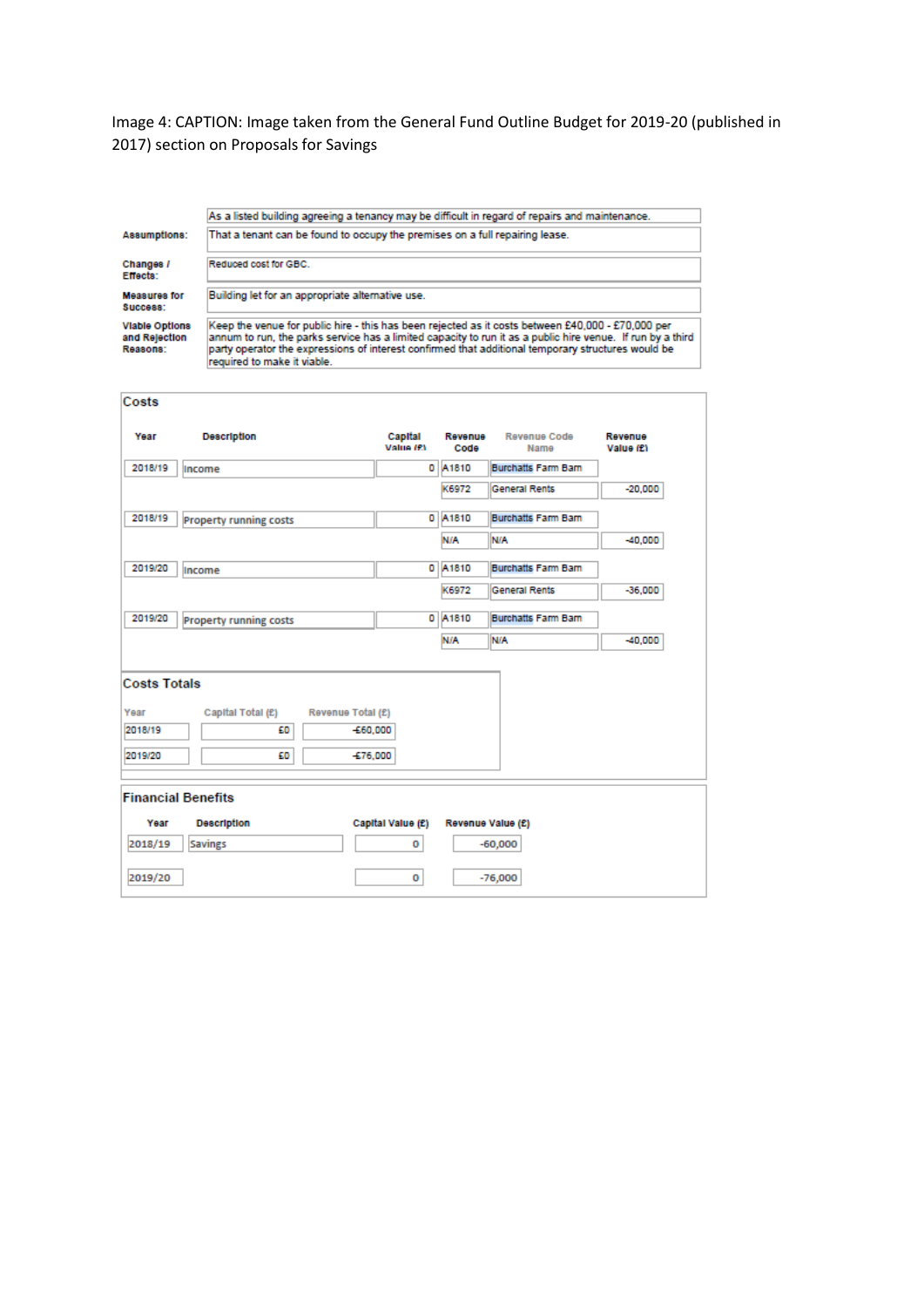#### **Fundamental Themes**

| <b>Our Economy:</b>                     | $2 - Low$                                                                                  |  |  |  |  |
|-----------------------------------------|--------------------------------------------------------------------------------------------|--|--|--|--|
|                                         | May provide a suitable premises for a local business or service.                           |  |  |  |  |
| <b>Our Borough:</b>                     | 4 - Low to Medium                                                                          |  |  |  |  |
|                                         | Will help to maintain a key building and asset on Stoke Park.                              |  |  |  |  |
| Our<br>Infrastructure:                  | $2 - Low$                                                                                  |  |  |  |  |
|                                         | Will ensure building is put to an appropriate use complimentary to the uses on Stoke Park. |  |  |  |  |
| <b>Our Environment:</b>                 | 4 - Low to Medium                                                                          |  |  |  |  |
|                                         | Will contribute to the overall management of Stoke Park.                                   |  |  |  |  |
| Our Society:                            | $2 - L$ ow                                                                                 |  |  |  |  |
|                                         | A new tenant may support a community use or benefit.                                       |  |  |  |  |
| <b>Your Council:</b>                    | 10 - Very High                                                                             |  |  |  |  |
|                                         | Contributes to improving the value of the Council's assets.                                |  |  |  |  |
| <b>Fundamental Themes Total</b>         | 24                                                                                         |  |  |  |  |
| <b>Other Category Themes</b>            |                                                                                            |  |  |  |  |
| Asset                                   | 8 - Medium to High                                                                         |  |  |  |  |
| Management:                             | Will see building leased and reduced cost to GBC.                                          |  |  |  |  |
| <b>Business Case:</b>                   | 8 - Medium to High                                                                         |  |  |  |  |
|                                         | Should derive a saving of £70,000 - £100,000                                               |  |  |  |  |
| <b>Health and Safety</b><br>/ Statutory | $0 - None$                                                                                 |  |  |  |  |

#### References

Requirement:

<sup>3</sup> (Source : [https://www.guildford-dragon.com/2017/03/16/council-market-test-future-use](https://www.guildford-dragon.com/2017/03/16/council-market-test-future-use-burchatts-barn/)[burchatts-barn/\)](https://www.guildford-dragon.com/2017/03/16/council-market-test-future-use-burchatts-barn/)

4 (source: Gordon Bridger's letter in the Guildford Dragon https://www.guildforddragon.com/2020/04/13/letter-council-has-appointed-kpmg-to-review-burchatts-barn-decisionprocess/

5 (source: I have taken this information from an article by John Redpath https://www.guildforddragon.com/2019/07/19/glimmer-of-hope-for-chiropractor-in-battle-for-burchatts-barn/)

6 Link to Proposals for Savings from the Outline Budget: (search for Burchatts -it is on p29 and p30) [http://www2.guildford.gov.uk/councilmeetings/documents/s9050/Item%2010%204%20-](http://www2.guildford.gov.uk/councilmeetings/documents/s9050/Item%2010%204%20-%20General%20Fund%20Outline%20Budget%202018-19%20-%20summary%20of%20growth%20bids%20and%20proposals%20for%20savings.pdf) [%20General%20Fund%20Outline%20Budget%202018-19%20-](http://www2.guildford.gov.uk/councilmeetings/documents/s9050/Item%2010%204%20-%20General%20Fund%20Outline%20Budget%202018-19%20-%20summary%20of%20growth%20bids%20and%20proposals%20for%20savings.pdf)

[%20summary%20of%20growth%20bids%20and%20proposals%20for%20savings.pdf](http://www2.guildford.gov.uk/councilmeetings/documents/s9050/Item%2010%204%20-%20General%20Fund%20Outline%20Budget%202018-19%20-%20summary%20of%20growth%20bids%20and%20proposals%20for%20savings.pdf) This is the Outline Budget: [http://www2.guildford.gov.uk/councilmeetings/documents/s9046/Item%2010%20-](http://www2.guildford.gov.uk/councilmeetings/documents/s9046/Item%2010%20-%20General%20Fund%20Outline%20Budget%202018-19.pdf) [%20General%20Fund%20Outline%20Budget%202018-19.pdf](http://www2.guildford.gov.uk/councilmeetings/documents/s9046/Item%2010%20-%20General%20Fund%20Outline%20Budget%202018-19.pdf)

<sup>&</sup>lt;sup>1</sup> (Source: [https://www.guildford-dragon.com/2019/12/19/chiropractic-centre-appeal-victory-over-grade-ii](https://www.guildford-dragon.com/2019/12/19/chiropractic-centre-appeal-victory-over-grade-ii-burchatts-farm-barn/)[burchatts-farm-barn/](https://www.guildford-dragon.com/2019/12/19/chiropractic-centre-appeal-victory-over-grade-ii-burchatts-farm-barn/)

<sup>2</sup> https://www.guildford-dragon.com/2020/11/27/as-council-cuts-loom-residents-to-be-consulted-for-theirviews/